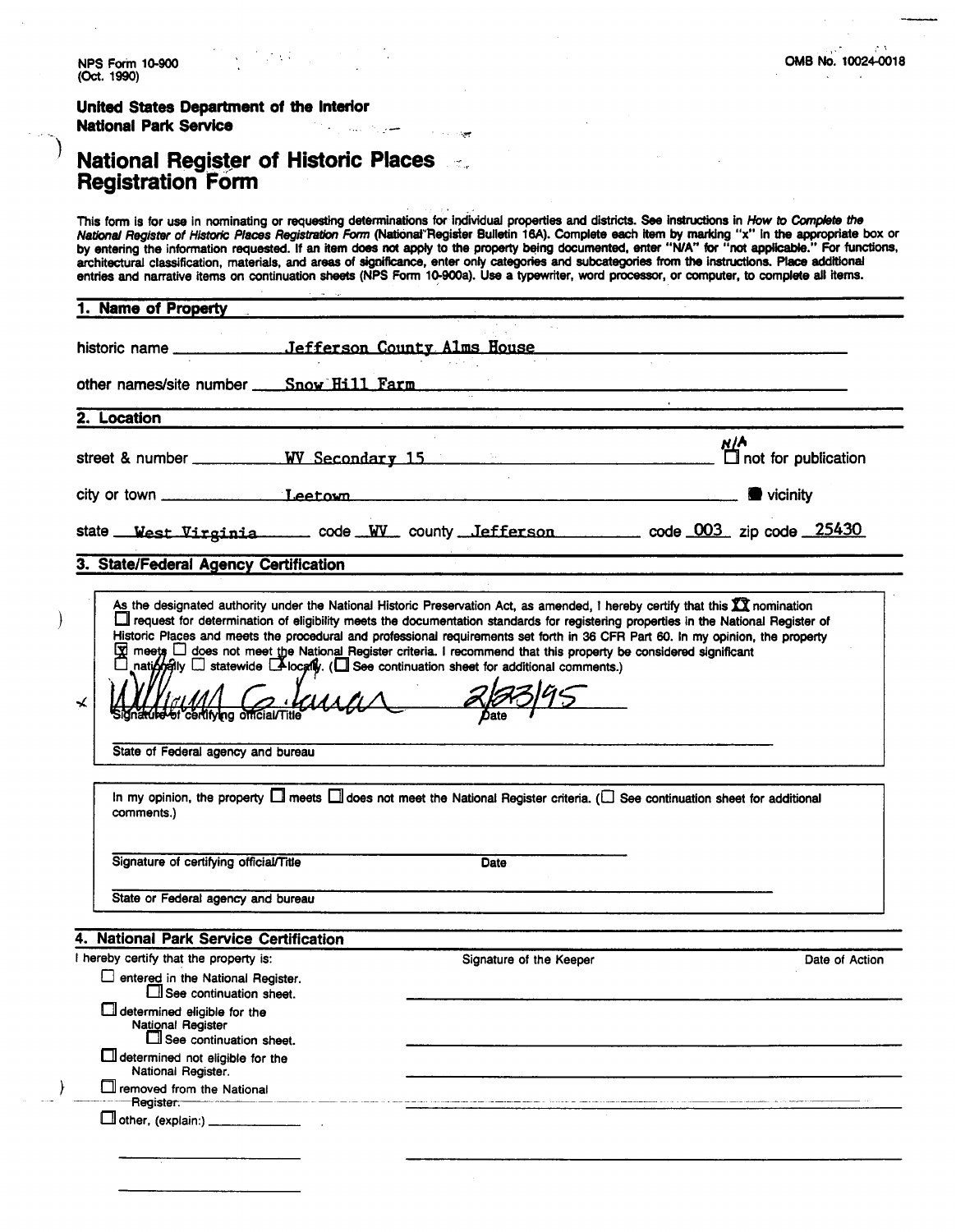| Alms House<br>Name of Property                                                                                     |                                                                                                                                                                | <b>County and State</b>                                                                                  |                                   | Jefferson County, WV |  |
|--------------------------------------------------------------------------------------------------------------------|----------------------------------------------------------------------------------------------------------------------------------------------------------------|----------------------------------------------------------------------------------------------------------|-----------------------------------|----------------------|--|
| 5. Classification                                                                                                  |                                                                                                                                                                | $\overline{\phantom{a}}$                                                                                 |                                   |                      |  |
| Ownership of Property<br><b>Category of Property</b><br>(Check as many boxes as apply)<br>(Check only one box)     |                                                                                                                                                                | <b>Number of Resources within Property</b><br>(Do not include previously listed resources in the count.) |                                   |                      |  |
| $\Box$ private<br>$\square$ public-local<br><b>V</b> public-State<br>$\square$ public-Federal                      | · 图 building(s)<br>$\Box$ district<br>$\Box$ site<br>$\Box$ structure<br>$\Box$ object $\Box$                                                                  | Contributing<br>$\mathbf{1}$<br>$\Omega$<br>a albumi                                                     | Noncontributing<br>4 <sup>1</sup> | 2<br><u>sites s</u>  |  |
|                                                                                                                    |                                                                                                                                                                | $\mathbf{1}$                                                                                             | 6 <sup>1</sup>                    | <b>Total</b>         |  |
| Name of related multiple property listing<br>(Enter "N/A" if property is not part of a multiple property listing.) |                                                                                                                                                                | Number of contributing resources previously listed<br>in the National Register                           |                                   |                      |  |
| N/A                                                                                                                |                                                                                                                                                                | N/A                                                                                                      |                                   |                      |  |
| 6. Function or Use                                                                                                 | <u> 1989 - Jan James James Barnett, amerikan bisa dalam personal dan bisa dalam bisa dalam bisa dalam bisa dalam </u><br><u> 1990 - Alexandria A</u> lexandria |                                                                                                          |                                   |                      |  |
| <b>Historic Functions</b><br>(Enter categories from instructions)                                                  |                                                                                                                                                                | <b>Current Functions</b><br>(Enter categories from instructions)                                         |                                   |                      |  |
| Domestic: Single Dwelling                                                                                          |                                                                                                                                                                |                                                                                                          |                                   |                      |  |
| Healthcare: Alms House                                                                                             |                                                                                                                                                                |                                                                                                          |                                   |                      |  |
|                                                                                                                    |                                                                                                                                                                |                                                                                                          |                                   |                      |  |
|                                                                                                                    |                                                                                                                                                                |                                                                                                          |                                   |                      |  |
|                                                                                                                    | <u> Karl III (m. 1958)</u><br>1900 - Antonio II (m. 1959)                                                                                                      |                                                                                                          |                                   |                      |  |
|                                                                                                                    |                                                                                                                                                                |                                                                                                          |                                   |                      |  |
|                                                                                                                    |                                                                                                                                                                |                                                                                                          |                                   |                      |  |
|                                                                                                                    |                                                                                                                                                                |                                                                                                          |                                   |                      |  |
|                                                                                                                    |                                                                                                                                                                |                                                                                                          |                                   |                      |  |
|                                                                                                                    |                                                                                                                                                                |                                                                                                          |                                   |                      |  |
| 7. Description<br><b>Architectural Classification</b><br>(Enter categories from instructions)                      |                                                                                                                                                                | <b>Materials</b><br>(Enter categories from instructions)                                                 |                                   |                      |  |
| Early Republic: Federal                                                                                            |                                                                                                                                                                | foundation _                                                                                             | Stone                             |                      |  |
|                                                                                                                    |                                                                                                                                                                | walls $\frac{1}{2}$                                                                                      | Brick                             |                      |  |
|                                                                                                                    |                                                                                                                                                                |                                                                                                          | Tin over Slate                    |                      |  |
|                                                                                                                    |                                                                                                                                                                | $root \_$                                                                                                |                                   |                      |  |

.<br>جانب دیگر محمد بن جانب محمد محمد

.<br>المتمسم المتحدث المالي المالي المالي المالي المالي المالي المستور المتحدة المتحدة المالية المتحدة المتحدة الم

ر<br>مولد والرون

 $\sim$ 

 $\sim$ 

 $\langle \omega_1 \rangle = 1$ 

 $\hat{\boldsymbol{\theta}}$ 

Narrative Description<br>(Describe the historic and current condition of the property on one or more continuation sheets.)

i,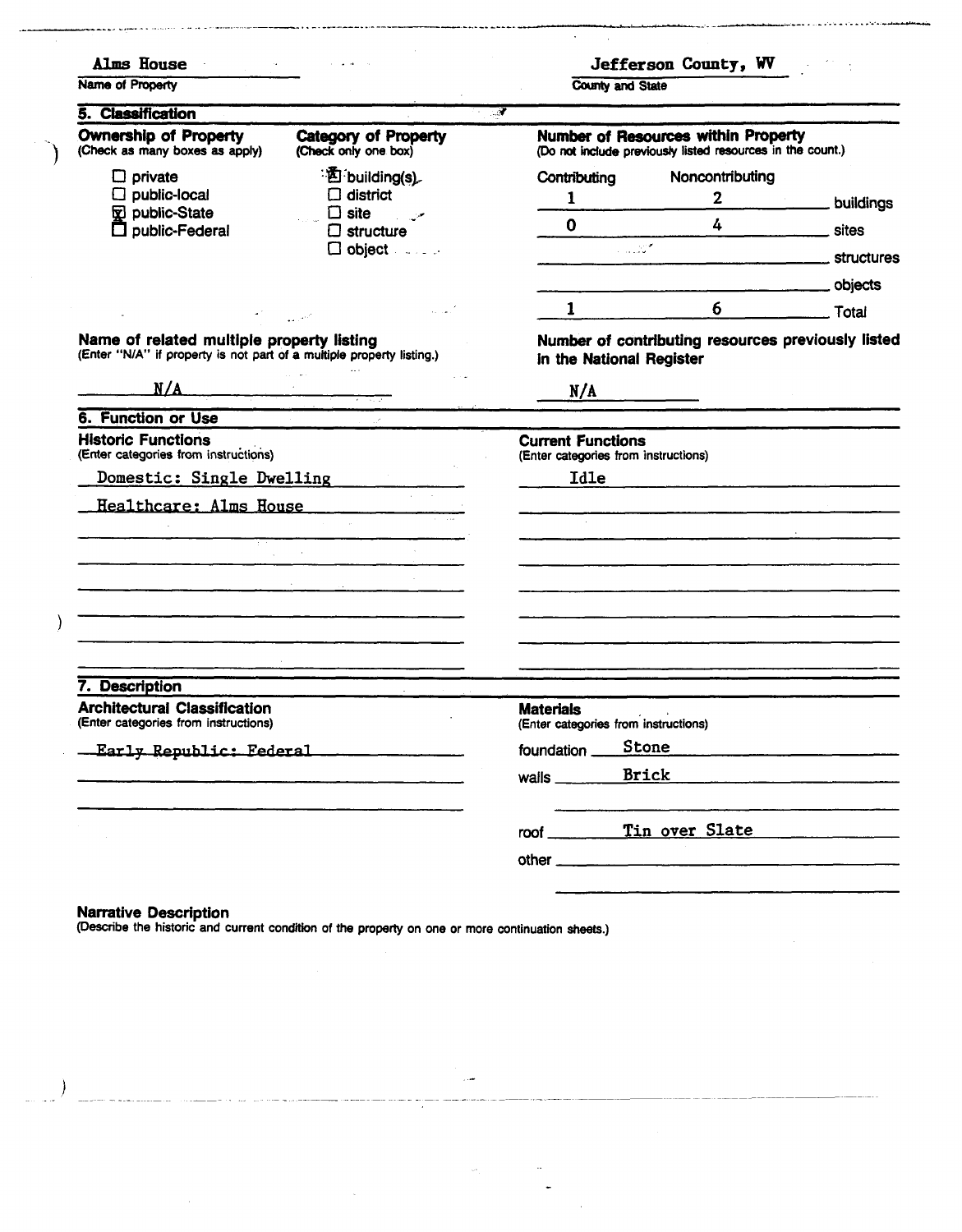#### **Alms House**

**Name of Property** 

#### **8. Statement of Significance**

**(Mark "x" in one or more boxes for the criteria qualifying the property tor National Register listing.)** *Architecture* 

- Property is associated with events that have made **Health and Medicine**  a significant contribution to the broad patterns of our history.
- $\Box$  B Property is associated with the lives of persons significant in our past.

 $\Box$ C Property embodies the distinctive characteristics of a type, period, or method of construction or represents the work of a master, or possesses high artistic values, or represents a significant and distinguishable entity whose components lack **Period of Significance**<br> **ndividual distinction.** 1813 - 1940

 $\square$  D Property has yielded, or is likely to yield, information important in prehistory or history. ... : - ., , .

#### **Criteria Considerations**

**(Mark "x" in all the boxes that apply.)** 

Property is:

- **A** owned by a religious institution or used for religious purposes.
- **B** removed from its original location.
- $\Box$  C a birthplace or grave.
- $\square$  **D** a cemetery.
- $\Box E$  a reconstructed building, object, or structure.
- $\Box$  **F** a commemorative property.
- □ G less than 50 years of age or achieved significance **Architect/Builder** within the past 50 years. **Not known Not known**

#### **Narrative Statement of Significance**

**(Explain the significance of the property on one or more continuation sheets.)** 

| 9. Major Bibliographical References                                                                                                                                                                                |                                                                                                                                            |  |  |
|--------------------------------------------------------------------------------------------------------------------------------------------------------------------------------------------------------------------|--------------------------------------------------------------------------------------------------------------------------------------------|--|--|
| <b>Bibilography</b><br>(Cite the books, articles, and other sources used in preparing this form on one or more continuation sheets.)                                                                               |                                                                                                                                            |  |  |
| Previous documentation on file (NPS):                                                                                                                                                                              | Primary location of additional data:                                                                                                       |  |  |
| $\Box$ preliminary determination of individual listing (36<br>CFR 67) has been requested<br>$\Box$ previously listed in the National Register<br>$\Box$ previously determined eligible by the National<br>Register | $\Box$ State Historic Preservation Office<br>$\Box$ Other State agency<br>$\Box$ Federal agency<br>□ Local government<br>$\Box$ University |  |  |
| □ designated a National Historic Landmark<br>□ recorded by Historic American Buildings Survey<br>#<br>recorded by Historic American Engineering<br>Record #                                                        | $\square$ Other<br>Name of repository:<br>Hal Brown 1852 map - Jas. F. Moore, est.<br>Hal Brown 1893 map - County Infirmary                |  |  |

**Jefferson County, WV** 

**County and State** 

**Applicable National Register Criteria**<br>(Mark "x" in one or more boxes for the criteria qualifying the property (Enter categories from instructions)  $\mathcal{L}$  $\{p_{\alpha}\}_{\alpha\in\mathbb{N}}$  ,  $\{p_{\alpha}\}_{\alpha\in\mathbb{N}}$  ,  $\{p_{\alpha}\}_{\alpha\in\mathbb{N}}$  ,  $\{p_{\alpha}\}_{\alpha\in\mathbb{N}}$ **Significant Dates** 1813 1857 **Significant Person (Complete if Criterion 6 is marked above)**   $N/A$ **Cultural Affiliation N/A**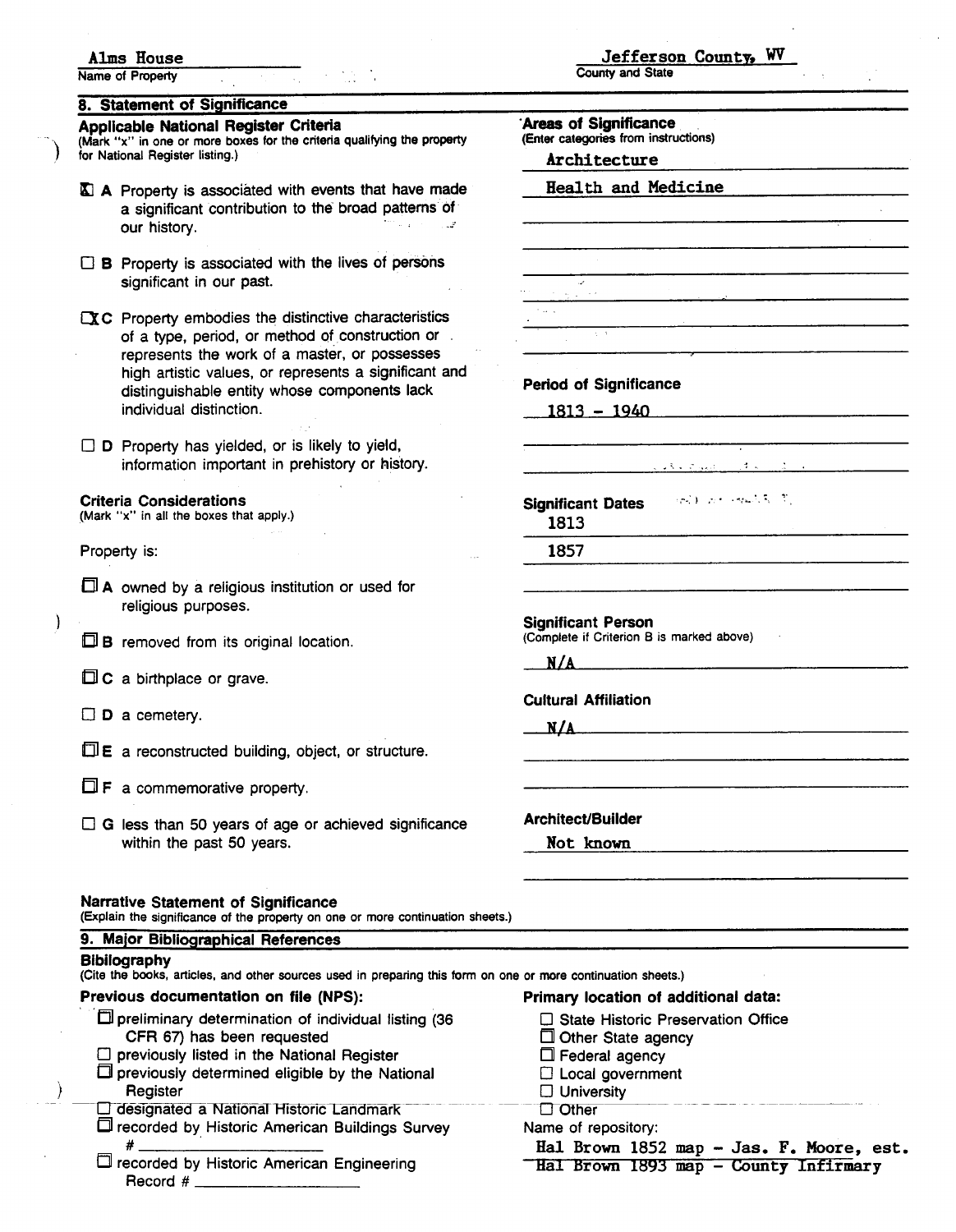| Alms House                                                                                               | Jefferson County, WV<br><b>County and State</b>              |
|----------------------------------------------------------------------------------------------------------|--------------------------------------------------------------|
| Name of Property<br>- 30<br>10. Geographical Data                                                        |                                                              |
| Acreage of Property 1.013 acres                                                                          |                                                              |
| ₫<br><b>UTM References</b><br>(Place additional UTM references on a continuation sheet.)                 |                                                              |
| 4, 3 5, 7 8, 3, 0 <br>2 4 9 3 2 0<br>$11$ 8<br>- 37                                                      | з                                                            |
| Northing<br>Zone<br>Easting                                                                              | Northing<br>Easting<br>Zone<br>$\Box$ See continuation sheet |
| <b>Verbal Boundary Description</b><br>(Describe the boundaries of the property on a continuation sheet.) |                                                              |
| <b>Boundary Justification</b><br>(Explain why the boundaries were selected on a continuation sheet.)     |                                                              |
| 11. Form Prepared By<br>Julia S. Blickenstaff, Architect                                                 | Carmen Creamer, Archaeologist                                |
| name/title __ Don_Wood, Historian                                                                        | Beverly Grove, Research<br>Galtjo L. Geertsema, Surveyor     |
| organization __ Jefferson County Solid Waste Authority                                                   | date 12/13/94                                                |
| street & number P.O. Box 70                                                                              | telephone 304/728-0430 & 304/725-9053                        |
| city or town Ranson example and the state WV and the Code 25438                                          |                                                              |
| <b>Additional Documentation</b><br>Submit the following items with the completed form:                   |                                                              |
| <b>Continuation Sheets</b>                                                                               |                                                              |
|                                                                                                          |                                                              |
| <b>Maps</b><br>$-3 -$                                                                                    |                                                              |
| A USGS map (7.5 or 15 minute series) indicating the property's location.                                 |                                                              |
| A Sketch map for historic districts and properties having large acreage or numerous resources.           |                                                              |
| Photographs                                                                                              |                                                              |
| Representative black and white photographs of the property.                                              |                                                              |
| <b>Additional items</b><br>(Check with the SHPO or FPO for any additional items)                         |                                                              |
| <b>Property Owner</b><br>(Complete this item at the request of SHPO or FPO.)                             |                                                              |
| Jefferson County Solid Waste Authority                                                                   |                                                              |
| street & number <u>P.O. Box 70</u> extending the telephone 304/738-0430 & 304/725-9053                   |                                                              |
| city or town Ranson Ranson Ranson State WV zip code 25438                                                |                                                              |
|                                                                                                          |                                                              |

 $\overline{\phantom{a}}$ 

Paperwork Reduction Act Statement: This information is being collected for applications to the National Register of Historic Places to nominate<br>properties for listing or determine eligibility for listing, to list propertie a benefit in accordance with the National Historic Preservation Act, as amended (16 U.S.C. **470** et **seq.).** 

Estimated Burden Statement: Public reporting burden for this form is estimated to average 18.1 hours per response including time for reviewing instructions, gathering and maintaining data. and completing and reviewing the form. Direct comments regarding this burden estimate or any **aspect**  Of this form to the Chief, Administrative Services Division, National Park Service, P.O. Box **37127,** Washington, **DC 20013-7127;** and the Office of Management and Budget, Paperwork Reductions Projects **(1024-0018),** Washington, DC 20503.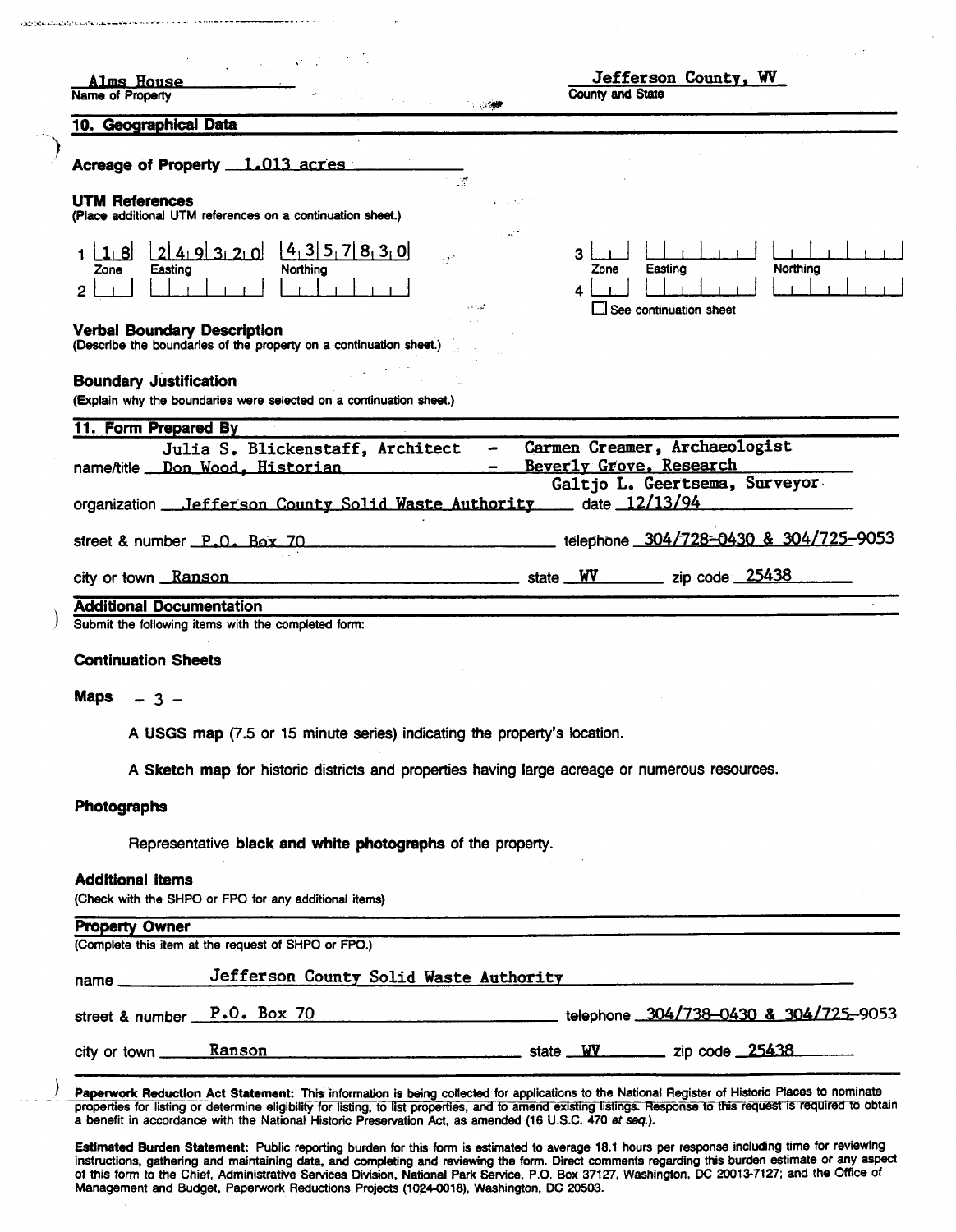**Unlted State8 Department of tho Interfor National Park Service** 

# **National Register of Historic Places** JEFFERSON COUNTY ALMS HOUSE +' SnOW HILL FARM **Continuation Sheet** Jefferson County, West Virginia **National Register of Histo<br>Continuation Sheet**<br>Section number 17 **Page** 11

#### **7.** ARCHITECTURAL DESCRIPTION

#### SUMMARY DESCRIPTION

The front section of the building was constructed first, in 1813, as a single family residence called Snow Hill. The two and a half story brick building has five bays, with interior end chimneys and a centrally placed entry door. Built on a raised stone foundation, the house is approached by four steps up to the concrete block and slab of the wood front porch, which appears to have been a later alteration. The entry originally held a double door; while no longer place, these doors have been recovered on the site. A rectangular transom above the door contains five lights. All of the sash windows are two lights over two lights; with the exception of the rear window, which illuminates the stairway. The stairway window is six over six, and appears to have been added with the later west rear addition. The windows on the front, or south, and west elevations have flat-arched window heads. The side gabled roof is tin, laid over slate; the latter probably represents a late nineteenth century roof. While no cornice is evident, a wood corbel extends along the front facade directly beneath the roof line. This corbel also appears to be a later alteration.

While the front facade brickwork is in Flemish bond, a distinctive feature of the house is the brickwork of the side walls. These walls are constructed with a variation of common bond, consisting of three rows of stretchers and a row of headers. Alternate bricks in the header rows are glazed; while the glazing has worn through the years, the pattern formed by the glazed brick essentially consists of a series of interrupted horizontal lines. The use of glazed bricks to create patterns in side walls has both English and Swedish antecedents, and can be found in seventeenth and eighteenth century houses in New Jersey and Pennsylvania. Gowans indicates the technique was used by landed families to signify their newly acquired status (Gowans 1986:385). This may have been the purpose for the use of this technique at Snow Hill, which could explain the presence of this early technique on a nineteenth century building.

The interior plan is an I-type, with a central passage, or hall, flanked by one room on each side. The stairway wraps from the east to the west along the rear of the hall, with a landing running parallel along the rear wall. The wood handrail, balusters and newels as well as the wood molding on the stringer appear to be original. The floor plan is mimicked upstairs, with a small central room above the hall. A narrow staircase leads from this room to the attic, which is one large, unpartitioned room lit by two small windows in each side wall.

CAME Announced No. 1004-0018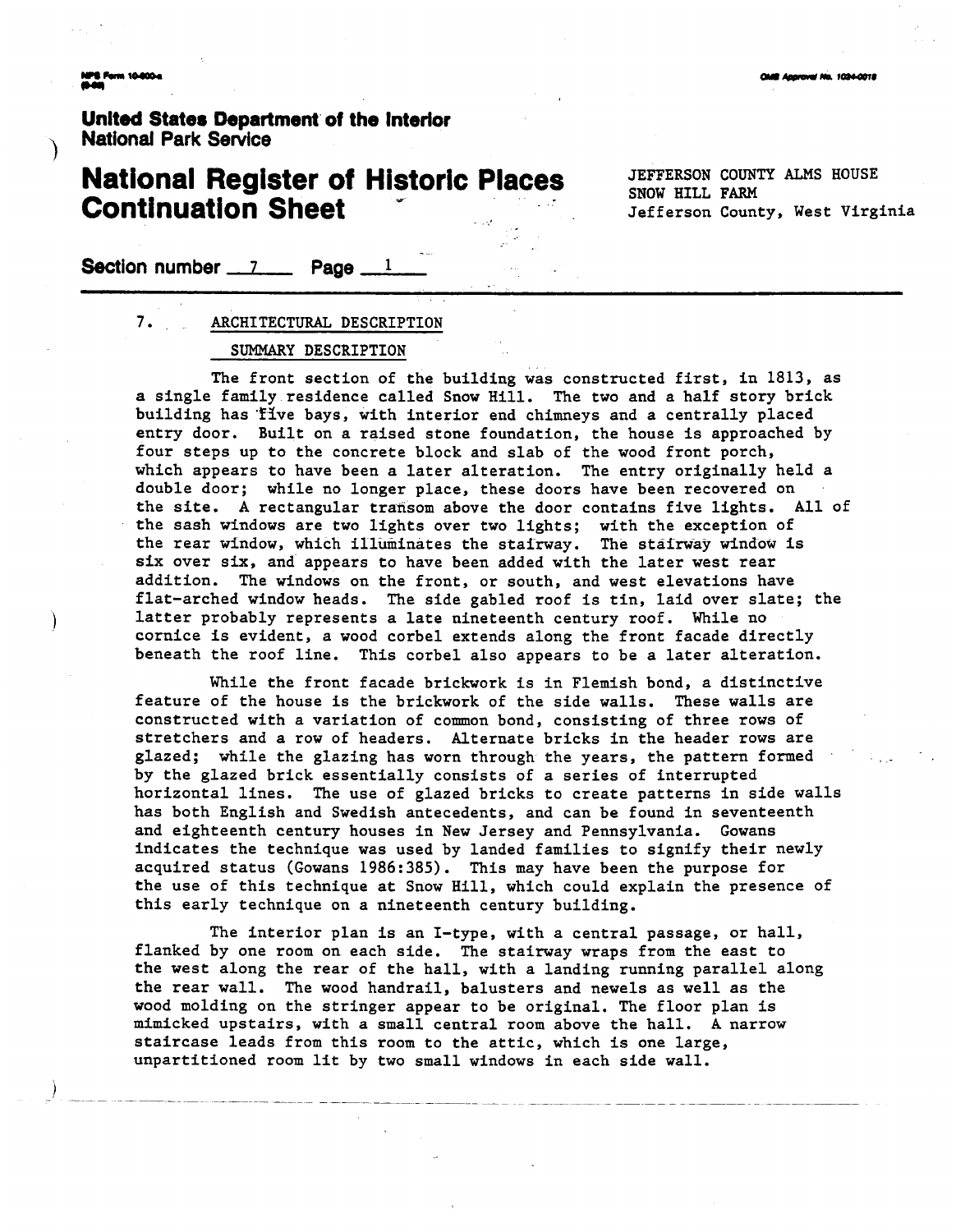lam 10-800-4

United States Department of the interlor - **National Park Service** 

## **National Register of Historic Places** JEFFERSON COUNTY ALMS HOUSE **Continuation Sheet**

*8* Jefferson County, West Virginia

**Section number** 7 **Page <sup>2</sup>**

#### 7. ARCHITECTURAL DESCRIPTION (continued)

#### DESCRIPTION

Notable interior features include molded wood chair rails in three of the four rooms; scarring along the wall in the first floor west room indicates a chair rail was also once present in this room. A chair rail is also present in the hall and above the stair landing. While the upstairs rooms contain plain wood mantles, those of the first floor are more elaborate. In the west room, originally the most formal room, the classical style wood mantlpiece covers the chimney breast and extends to the ceiling. Five panels are located between the shelf and ceiling molding, consisting of a large central panel flanked on each side by one long, narrow panel and a small panel near the top. Two additional panels are situated beneath the shelf and above the chimney; these panels are interrupted and flanked by small pilasters. The molding beneath the shelf is a modified denticulate pattern; a denticulate pattern also occurs in the ceiling cornice. The fireplace surround is also molded. The chimney piece in the east room is done in a similar style, but does not extend above the mantle shelf. Other interior woodwork features include the wood stairway and a wood pegboard in the hall.

Overall, the earliest portion of the building is best described as a vernacular expression of the Federal style, with its Flemish bond brickwork, narrow windows, rectangular plan, high basement, and door treatment. With the exception of the glazed brickwork, it bears similarities to other houses in the region, such as La Grange (early 1800s), Howell House (1828/9), Mount Ellen (1787), Elmwood (1797), and Shenstone (1811) (Jefferson County Historical Society 1990:53, 30, 87, 122, and 90). Most notable is the similarity to La Grange, located nearby and apparently built by James Hurst for his son John Hurst.

A west wing was added to the building occurred when it became the county poorhouse in 1858. The two story, brick wing along the western elevation added eight rooms to the original structure. The brickwork of the wing consists of rows of stretchers occasionally interrupted by a row of headers, forming no particular type of bond. The wing is accessed through the main house by a door beneath the stairway; where a small entry, with a wood pantry, leads to a two story exterior porch. This wood porch later had a brick wall added to the north, perhaps to protect it from the weather; the porch is currently badly deteriorated. Each of the rooms in the wing originallly formed a separate space, with its own door onto the porch, three rooms to each story and two rooms in the basement. The northern basement room is the size of two rooms above, and has a - - fireplace, as do the other north rooms on the first and second floors. Narrow doorways, which appear to be later alterations, were cut between the rooms on the first and second floors. Each room, including the basement rooms, has two six over six sash windows, one facing east and

**DMB Approvel No. 1024-0018**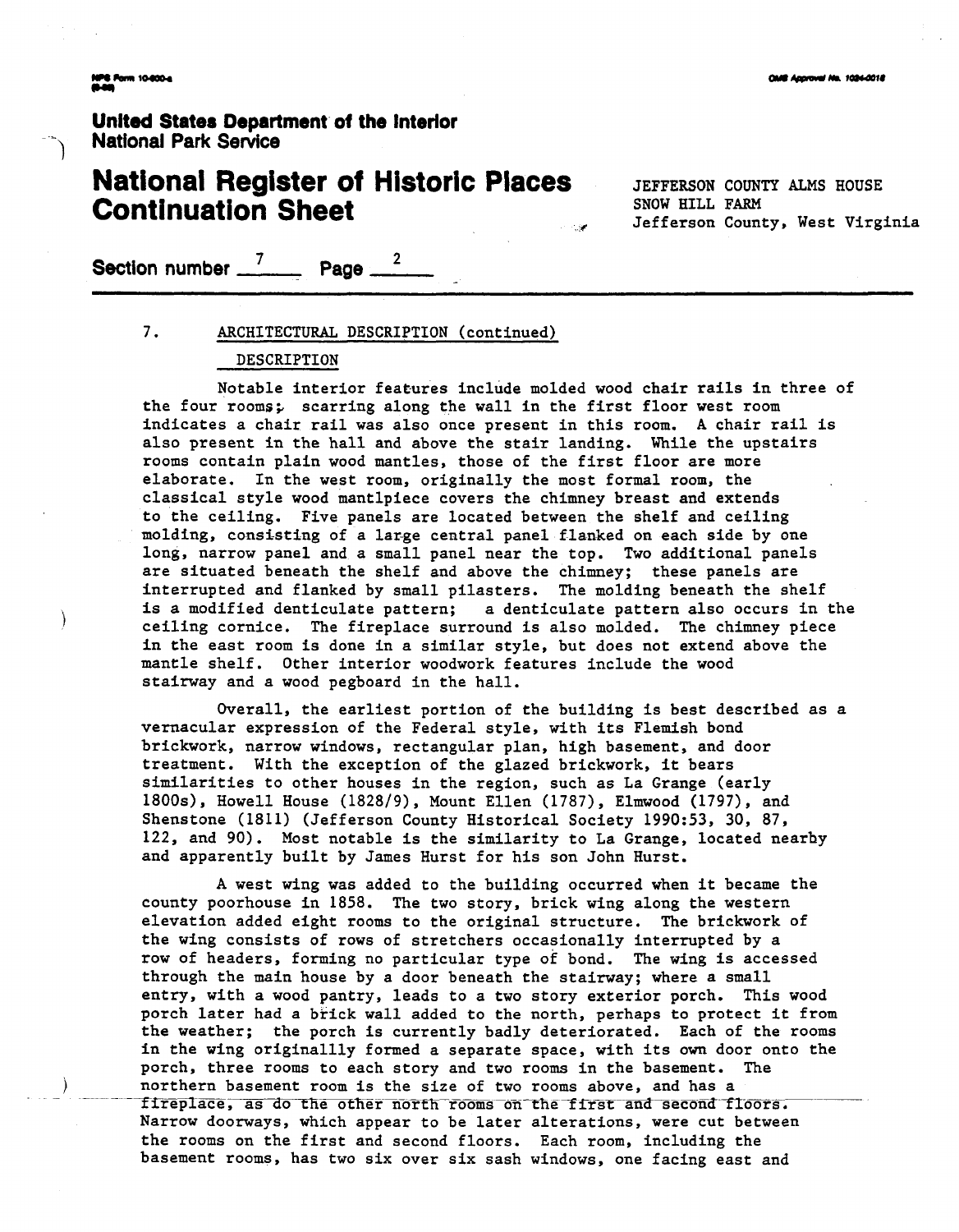**Unlted States Department of the Interfor National Park Service** 

## **National Register of Historic Places** JEFFERSON COUNTY ALMS HOUSE **Continuation Sheet**

Jefferson County, West Virginia

**Section number 7 Page 3** 

#### 7. ARCHITECTURAL DESCRIPTION (continued)

#### DESCRIPTION

the other facing west. Also built of stone, as with the original building, the basement is at grade along the rear elevation because of the sloping the other facing<br>the basement is a<br>landscape.

Other additions include a brick lean-to, enlarged with frame, along the north or rear wall of the main house. Since the brick lean-to is accessed by wood frame doorways in the main house, this addition appears to have been done soon after, if not during, the construction of the main house. This portion of the building is badly deteriorated. The later frame enlargement has engulfed the brick lean-to; it appears this enlargement may have ran along the north wall, or rear, of the original house. There is also evidence of another addition along the east wall of the main house. Both the first and second story windows were once doors, and the painted ghost of an old porch is also visible. This addition burned in this century.

Various outbuildings on the property include a board and batten dafry-/ springhouse, a board and batten combined summer kitchen and carriage house; the latter contains a large fireplace.

#### NOTES :

**1.** Gowans, Alan

- **1986** The Mansions of Alloways creek. In COMMON PLACE, READINGS IN AMERICAN VERNACULAR ARCHITECTURE. Dell Upton and John Michael Vlach, editors. Pages **367-393.** Athens, The University of Georgia Oress,
- 2. JEFFERSON COUNTY HISTORICAL SOCIETY
	- **1990** BETWEEN THE SHENANDOAH AND THE POTOMAC: HISTORIC HOMES OF JEFFERSON COUNTY, WEST VIRGINIA. Winchester, Virginia, Winchester Printers, Inc.

.<br>In the company of the company of the company of the company of the company of the company of the company of th

**IS Assrovel No. 1024-0018**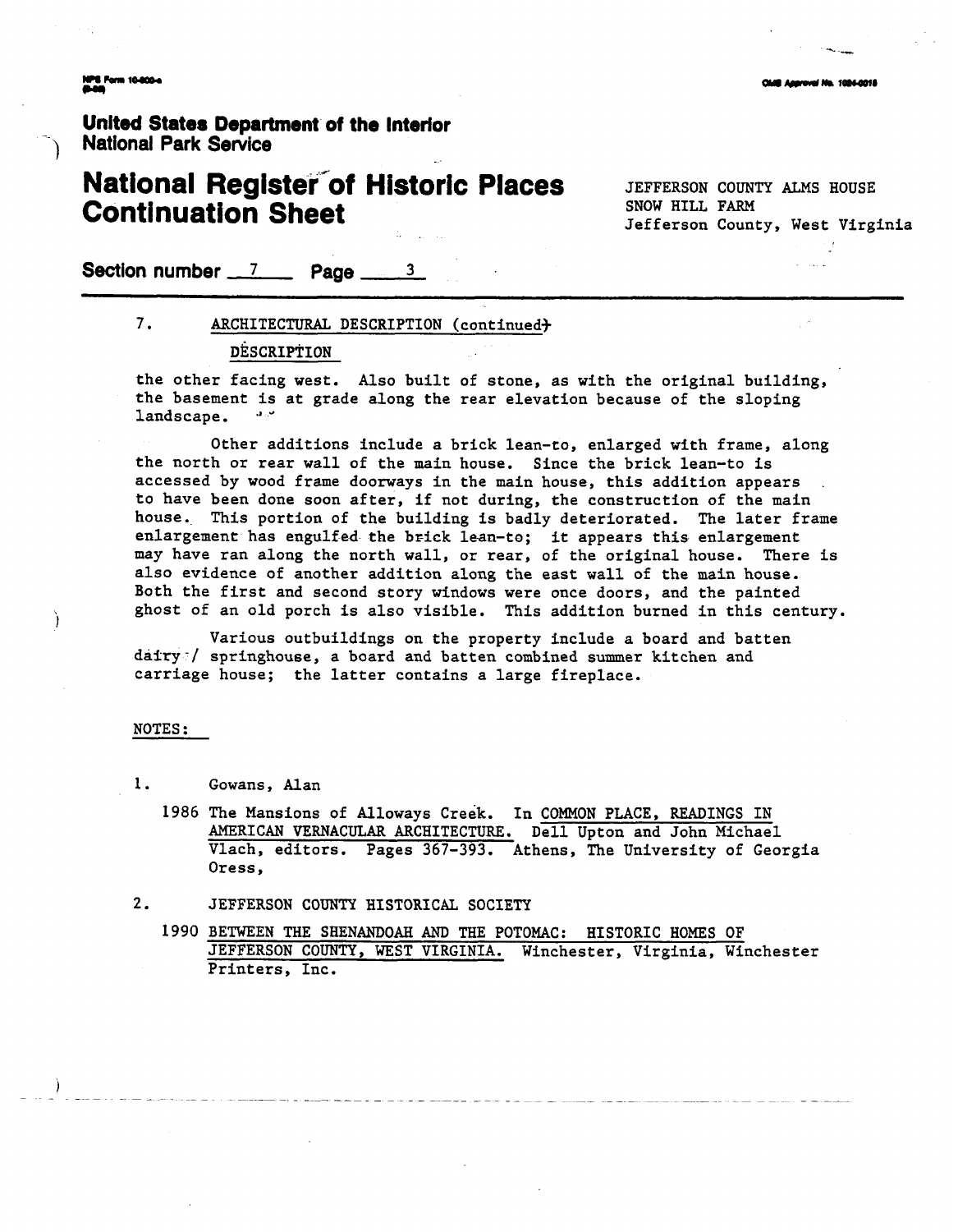**United States Department of the Interlor National Park Service** 

# **National Register of Historic Places** JEFFERSON COUNTY ALMS HOUSE **Continuation Sheet**<br> **Section number 8 Page 4**

Jefferson County, West Virginia

aroval No. 1024-0011

#### 8. STATEMENT OF SIGNIFICANCE

The Snow Hill Jefferson County Almshouse was constructed in 1813, as a Federal style brick mansion house. The 1813 exterior brickside walls are constructed with alternate glazed bricks in the header rows and form a pattern in each side wall. While the English and Swedish antecedent can be found in New Jersey and Pennsylvania, it is most unusual and may be one of a kind with none known to exist in adjoining Berkeley County (Jefferson County being a part of Berkeley until 1801). The west room classical style wood mantlepiece with both Georgian and Federal influence is a work of art.

#### HISTORICAL BACKGROUND

This handsome brick house was built for John Hurst, son of James Hurst, 1744 - 1829 and Mary Gurnell 1746 - 1823, daughter of Major Henry<br>Gurnall, Fairf ax County, Va., James Hurst and family moved from Fairf ax County, Va. to (then Berkeley) Jefferson County, Va. in 1795 and established in the former Hite Town (now Leetown) area of present Jefferson County. John Hurst next to the eldest of James Hurst's 11 (eleven) children was almost as prosperous here in Jefferson County as his father; when John Hurst's estate was divided by the local court he owned 30 slaves, men, women and children who were valued at \$9,570.00 and over 1,300 acres. He had established a house for each of his sons. Grandson James V. Moore, only child of his deceased daughter, Betty Hurst Moore, inherited the Snow Hill House. In 1854, James V. Moore sold the Snow Hill House to his cousin, Dr. Minor Hurst who sold the house and farm of more that 218 acres to the overseers of the poor of Jefferson County for \$11,000.00 The house and farm played a role in the history of Jefferson County. A brick wing was soon added to the north side of the house, to house the inmates. This with basement was three stories. As additional space was needed a wooden wing was added to the east of the house. This section no longer exists having been destroyed by fire. At present, the property is owned by the Jefferson County Solid Waste Authority, having been deeded from the present Jefferson County County Commission on May 26, 1994, recorded in Deed Book 778 at page 630.1

The Gverseers of the Poor was an outgrowth of the Glebe Farms, which was originally part of the English Church. Norborne Parish was established on February 5, 1771 2 Old Norborne Parish Part 11. 1771 - 1816, page 12, Volume XLL, December 1979, by William J. Barnhart, Magazine of the Jefferson County Historical Society, page 17. Norborne Vestry purchased their Glebe of 131 acres for 180 1bs. from John and Jane Berry by deed dated December 7, 1772. The wardens were Samuel Washington and William Henshaw. Before the American Revolution parishes in Virginia held a power to levy assessments and the responsiblity to support and maintain the poor. After the Revolution, when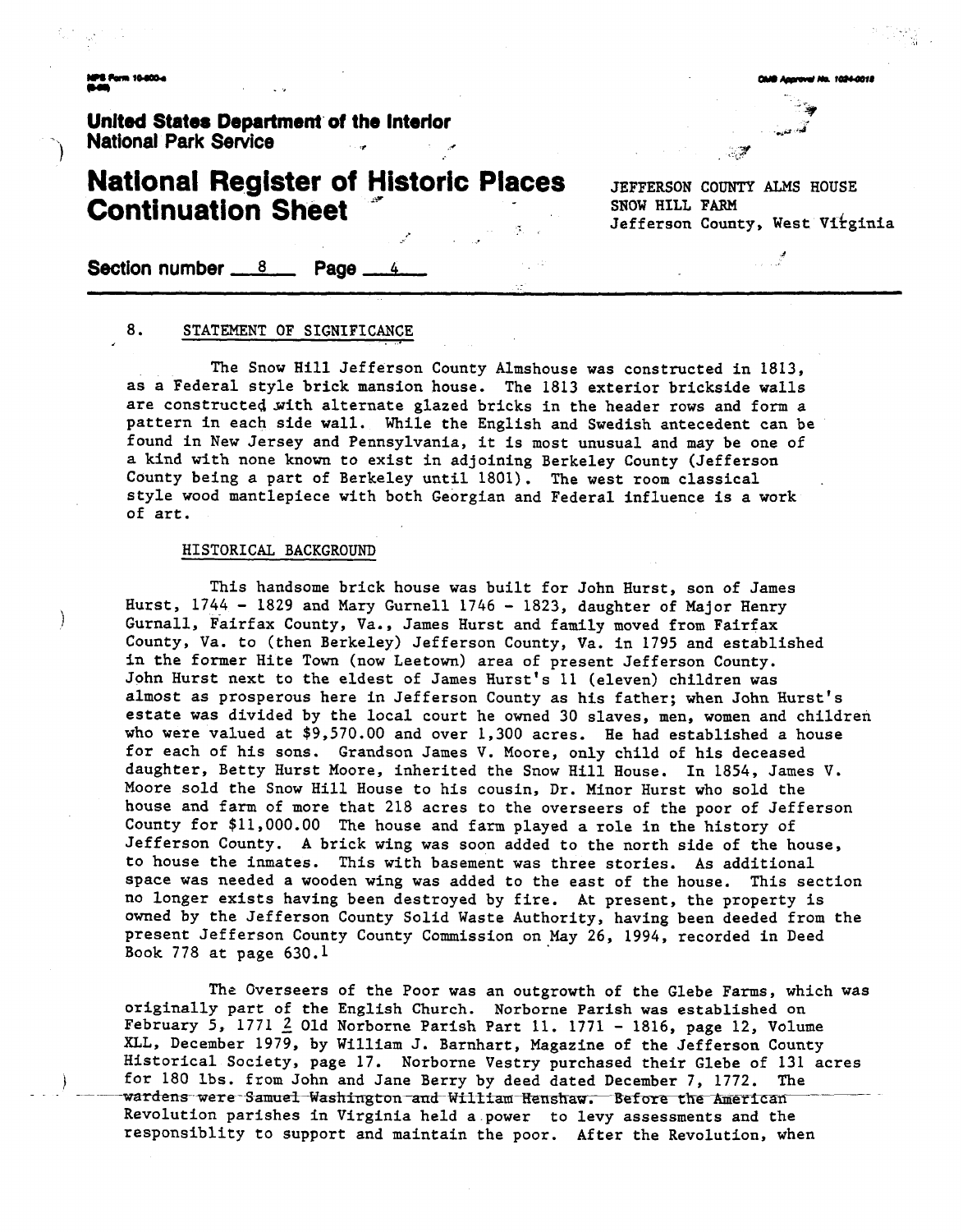**Unlted States Department of the Interior** - **National Park Service** )

## **National Register of Historic Places** *a* **JEFFERSON COUNTY ALMS HOUSE Continuation Sheet** *Internal SNOW HILL FARM Iefferson County, West Virginia*

**Section number 8 Page 5 8. HISTORICAL BACKGROUND** (continued)

the English Church was disestablished, glebe lands became the property of the Commonwealth of Virginia. In the 1780's and 1790's the General Assembly passed a series of laws that dissolved the parish vestries and transferred responsibility for care of the poor to the "overseers of the poor'' elected in each county.

At a court held for Jefferson County on Tuesday the 20th day of January, 1846 it was ordered that the election of the overseer of the poor be held the first Saturday in March. In district No. 1 at Shepherdstown, at Daniel Entlers tavern, Charles Harper and Dr. John Quigles or either'of them, district No. 2 at Charlestown at the Court House, John R. F. Cagg and Saml Ridenour or either of them, district No. 3 at Smithfield at Henry Smith tavern, John A. Smith, A. C. Timberlake and Walter J. Burwell or either of them, in district No. 4 at Harpers Ferry at Walling Tavern, John Hole, Gerard Wager and George B. Stephenson or either of them. Three persons were to be elected as overseers of the poor in each of said districts. Note there were eight districts (Jefferson County Order Book 9, unnumbered pages.) 3

There are many entries in the Jefferson County Order'Books where the overseers of the poor bound the free negro boys and girls out and collected money for their use. Page 224, Order Book 12. 4 It is ordered that the overseer of the poor of District No. 6 bind George Robinson a free negro boy, five years old, to Jacob Fulk till he comes of age of 21, \$65 at age of 12, \$10 at the age of 13, \$15 at the age of 14, \$25 at the age of 18, \$65 at the age of 19, \$75 at the age of 20 and \$75 at age of 21 years. All the hire is to be paid to the overseers of the poor except for the three last years, which is to be paid to the apprentice when free. Bond free negro girls were valued at \$10 at age 13, \$15 at age 14, \$20 at age 15, \$25 at age 16, \$30 at age 17 and 18 years. They were set free when 18 years old.

At the December term, 1857, the Justices of the Peace of the County of Jefferson considered the purchase of a farm for the use of the poor of Jefferson County, the overseers of the poor having conditionally contracted with Minor Hurst for the purchase of his farm "Snow Hill". 16 voted for the purchase and 9 negative. The Law Order Books of Jefferson County show the overseers of the poor had a rather advanced system where they not only took care of the inmates of the alms house but the representatives of each district would send the doctor to visit the poor, pay for their medicine and other supplies as well as pay for a coffin and digging the grave, furnish coal and wood, also the board for women with children 5 (Law Order Book C, page 119). In the 1880's, they were paying men to work on the farm. They would receive \$1.50 per day but then, they were paid 30¢ a mile for their travel time. John Gibson received \$6.00 for 4 days work and \$5.00 for traveling 25 miles each day 6 (Law Order Book C, page 120)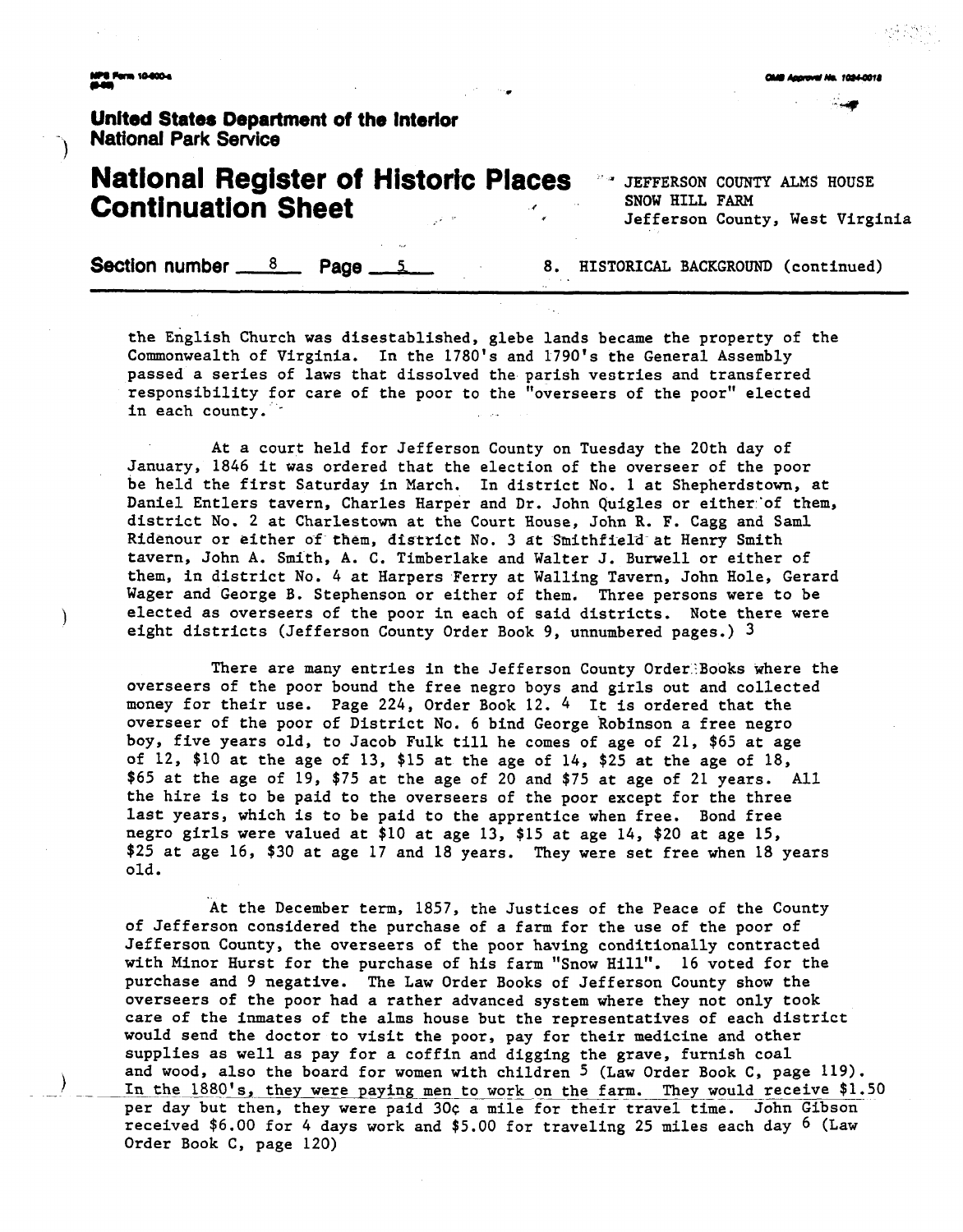.<br>Didi Anaroval Na. 1024-0018

### United States Department of the Interior **National Park Service**

## **National Register of Historic Places Continuation Sheet**

JEFFERSON COUNTY ALMS HOUSE SNOW HILL FARM Jefferson County, West Virginia

Section number \_\_ 8 Page.

8. HISTORICAL BACKGROUND (continued)

Following the West Virginia Constitution of 1872, the Virginia plan for the care of the poor was revived. In 1881, the County Courts were authorized to provide a county infirmary, workhouse, farm for the use and benefit of the poor. It was found that much abuse was connected with the care of the alms houses with County Courts making assignment of their maintenance to the lowest bidder. In a message by Governor Glasscock in 1913, he stated that many of the almshouses of the state are a disgrace with unsanitary conditions which endanger the health and lives of the inmates 7. (Page 598, History of West Virginia, old and new, Volume 1, The American Historical Society, the title superintendent of infirmary was applied to the supervisor of the alms house West Virginia Rule Book  $1934.$ 

The Jefferson Almshouse and infirmary had a wooden addition added ca. 1880 attached by a porch on the east side of the brick original Snow Hill House. The 1880 Census for the Jefferson County Farm and Alms House lists Charles White, male 59 years old as the keeper with wife and 3 daughters, 32 white inmates, ages 1 -86 and 8 black inmates ranging from 1 years to 80 years old. 8 (1880 Census of West Virginia, Volume 13, compiled by William A. Marsh.)

During the depression the Jefferson County Infirmary became neglected and newspaper articles were written about the "almost unmentionable condition of the County Alms House," stating the institution had become a menace and the inmates were considered little more than animals. (Spirit of Jefferson-Advocate)

In 1931 the County Court took action that changed these conditions. Apparently, the most caring of all of the supervisors took place with the hiring of Mrs. Daisey Fritts. One year later, the following appeared in the local paper:

"We had occassion to go to the Alms House a week or two ago and the transformation was so great that it seemed impossible. Floors, ceilings and walls were clean, the quarters had been made more attractive. The expression on the faces of the inmates was more peaceful and all heard praise for Mrs. Fritts.

The Court is to congratulated on having a woman there who is interested in her work and effective. She deserves the thanks of the people of Jefferson County, bringing a County institution from the filth and grime of carelessness to the cleanliness and neatness of a comfortable home. The quality of food has improved. Indeed, the whole atmosphere of the place is different and to Mrs. Fritts goes the credit; to the County Court goes credit for such a splendid selection. Miss Daisy was in charge of the Alms House for the next 28 years.

When Daisey Fritts retired at age 77, in 1959, she states that she had a happy and useful life from childhood, but the last 28 years had been most heart warming, pleasant and satisfying. The County Commission decided to relocate the 9 remaining inmates and closed the Jefferson County Infirmary (Alms House) on November 19, 1959. (Spirit of Jefferson/Advocate) The Alms House played a major role in the social structure of Jefferson County for 102 years, serving as a home for the abused and less fortunate of Jefferson County for both black and white. Also, the County Commissioners looked forward to inspection tours, as they knew there would be a good dinner and give enjoyment to inmates as they made their inspections. Jazzbo, a freed slave, had one of his hands severed as punishment before coming to the Alms House. Here he was assigned to take care of the two seater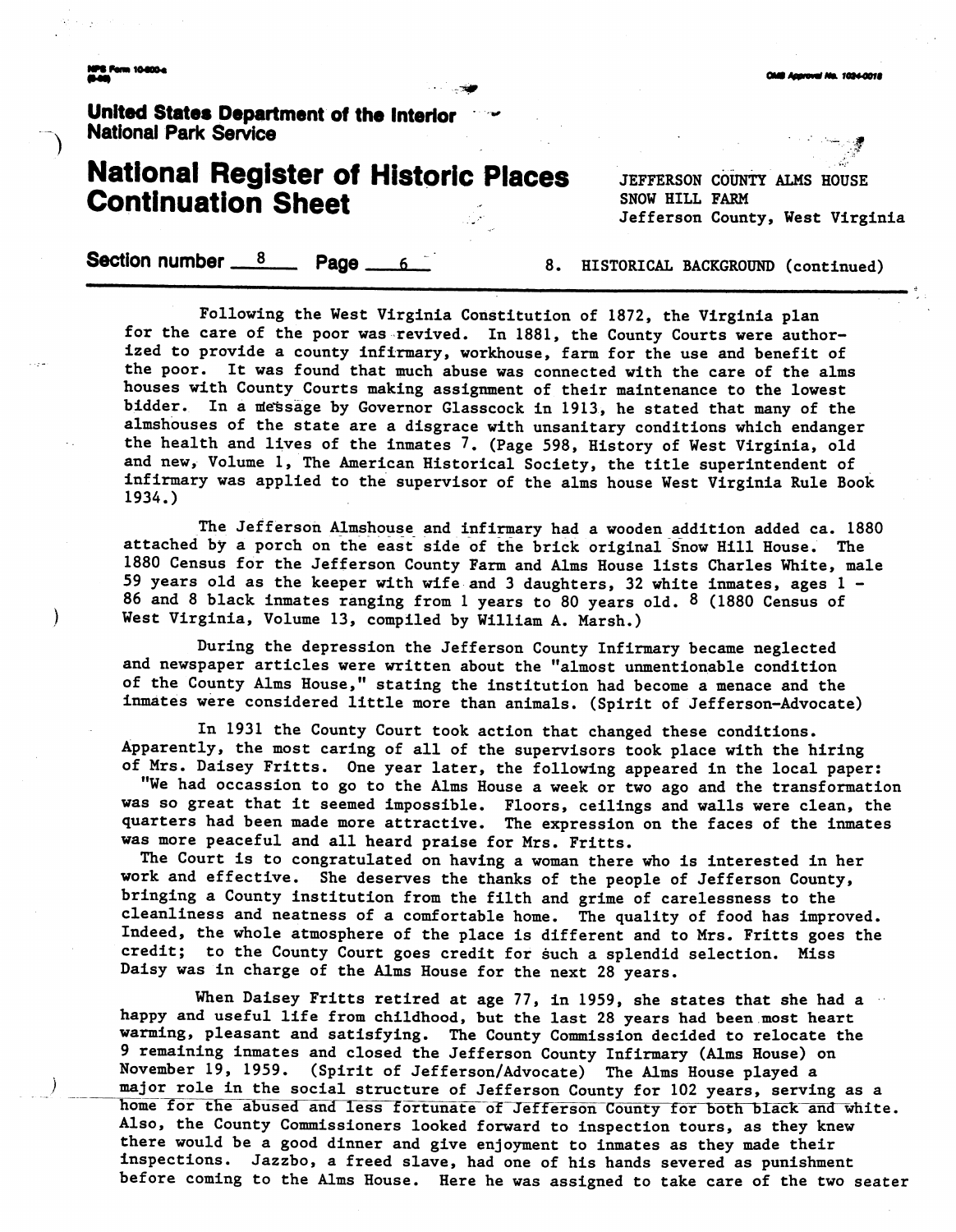\

United States Department of the interior<sup>\*\*</sup> **National Park Service** 

## **National Register of Historic Places** JEFFERSON COUNTY ALMS HOUSE **Continuation Sheet**

Jefferson County, West Virginia

**Section number 8 Page 27 8. HISTORICAL BACKGROUND** (continued)

Dayton wagon with a hard top. He was trusted to make trips to market for supplies or whatever was needed. 'An African-American woman, known as "Aunt Till", had been beaten over the head with a'red hot poker as punishment, which caused her to be partially retarded. She gave birth to a little girl soon after being brought to the Alms House to recover. She and her daughter helped with the washing and ironing and cleaning of part of the rooms for years. (Details of life at the Alms House have been given to us by Mrs. Eunice (Kenneth) Fritts, daughter in law of Miss Daisey) .

 $\mathbf{r}$ 

With the closing of the Infirmary, a part of the County Government of Jefferson County, became history. The farm now houses several County related or controlled agencies, part is the Jefferson County Fairgrounds, part the Animal Shelter, part the Parks and Recreation and the Jefferson County Solid Waste Authority. The beautiful "Snow Hill" brick Jefferson County Alms House, which is now vacant, was deeded this year to the Jefferson County Solid Waste Authority, who feel the house merits being preserved and would like to make it a public museum.

#### **Club Annount No. 1094-0011**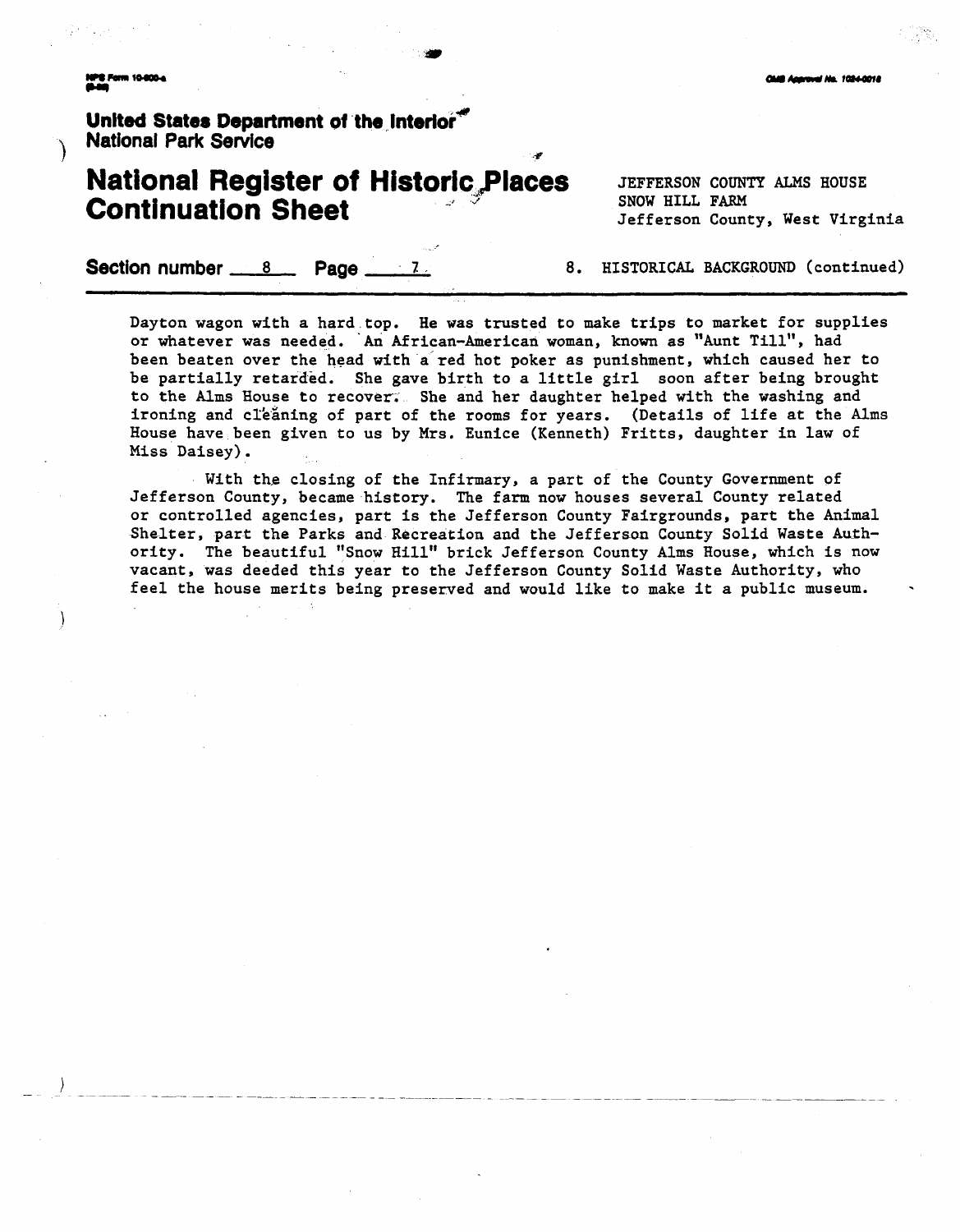**United States Department of the Interlor** \ **National Park Service** .

## **National Register of Historic Places** JEFFERSON COUNTY ALMS HOUSE **Continuation Sheet**

Jefferson County, West Virginia

**Section number 9 , Page 8 8** 

#### 9. MAJOR BIBLIOGRAPHICAL REFERENCES:

21 February, 1791. Francis McKenny and Edward McKenny sold for 66 lbs 20 acres to Robert Carter. DEED BOOK 10, page 14 BERKELEY COUNTY, **W.** 

Francis McKepy sold to Robert Carter all that tract Beginning at the original beginning of the said tract being a white oak corner to Joseph Hite then with Hiees line S77 deg. W one hundred and forty poles to two red oaks Hite corner **N** 25 deb ET one hundred and forty two poles (with same courses) to a white oak then down the middle of a road in Hites line to the middle of Hites road and with said road S 60 **E**  two hundred sixty three poles to a certain point in the center of said road at the intersection of Edward McKenney's line thence with said line No 27 deg. ET one hundred and seventy six poles to the old line of the original tract near two marked white oaks to a stake thence with the origfnal lime No 72 deg. **WT** forty four poles to the beginning. Note the course in the patent for the last mentioned line calls for No 61 **WT,** containing 194 acres, also lot 6.

Deed Book 6, page 154 on September 14, 1802, Robert Carter and Elizabeth, his wife, sold to John Hurst for  $\frac{4}{537.50}$  a tract of land containing 181<sup>1</sup> acres. The tract of land was located on Hite's road and joined Joseph Hite and Edward McKinland.

Jefferson County Deed Book 34, page 57 recorded on March llth, 1854, James **V.**  Moore and Ann, his wife, sold for \$10,500.00 a tract of land located on the road leading from Leetown to Charles Town containing 218 acres being all that tract of land known as the Carter Farm where John Hurst lived. Was assigned to said James **V.** Moore in the division of the lands of John Hurst, deceased.

The division of the slaves (negroes) of John Hurst's estate lists 30 men, women and children ranging value from Levinia of no value to Ann and her child Peyton valued at \$750.00 and Charles valued at \$750.00. Total value at \$9,570.00. Deed Book 39, page 313 on February 19th, the. Jefferson County Commission confirmed the division of John Hurst's, deceased lands to William Hurst Lot 1, containing 1,321 acres where he lives, to James G. Hurst was assigned two tracts first lot 21 acres, 2nd tract where he lives containing 321 acres, to Mrs. Catharine S. Daniel lot 3 tract adjoins Briscoe and Washington containing 286 acres, also 2nd tract of 75 acres, to James V. Moore lot 4 tract containing 218 acres located on the Leetown Road, also tract of 130 acres. Graveyard was reserved with right of way to grave yard.

On December 26, 1857, Minor Hurst and Sarah, his wife of Jefferson County sold to the Overseers of the Poor for the County of Jefferson, for the sum of \$11,000.00 a tract of land containing 218 acres located on the road leading from Leetown to Charles Town, known as Snow Hill or the Carter Farm, which formerly belonged to John Hurst. Jefferson County Deed Book 38, page 24.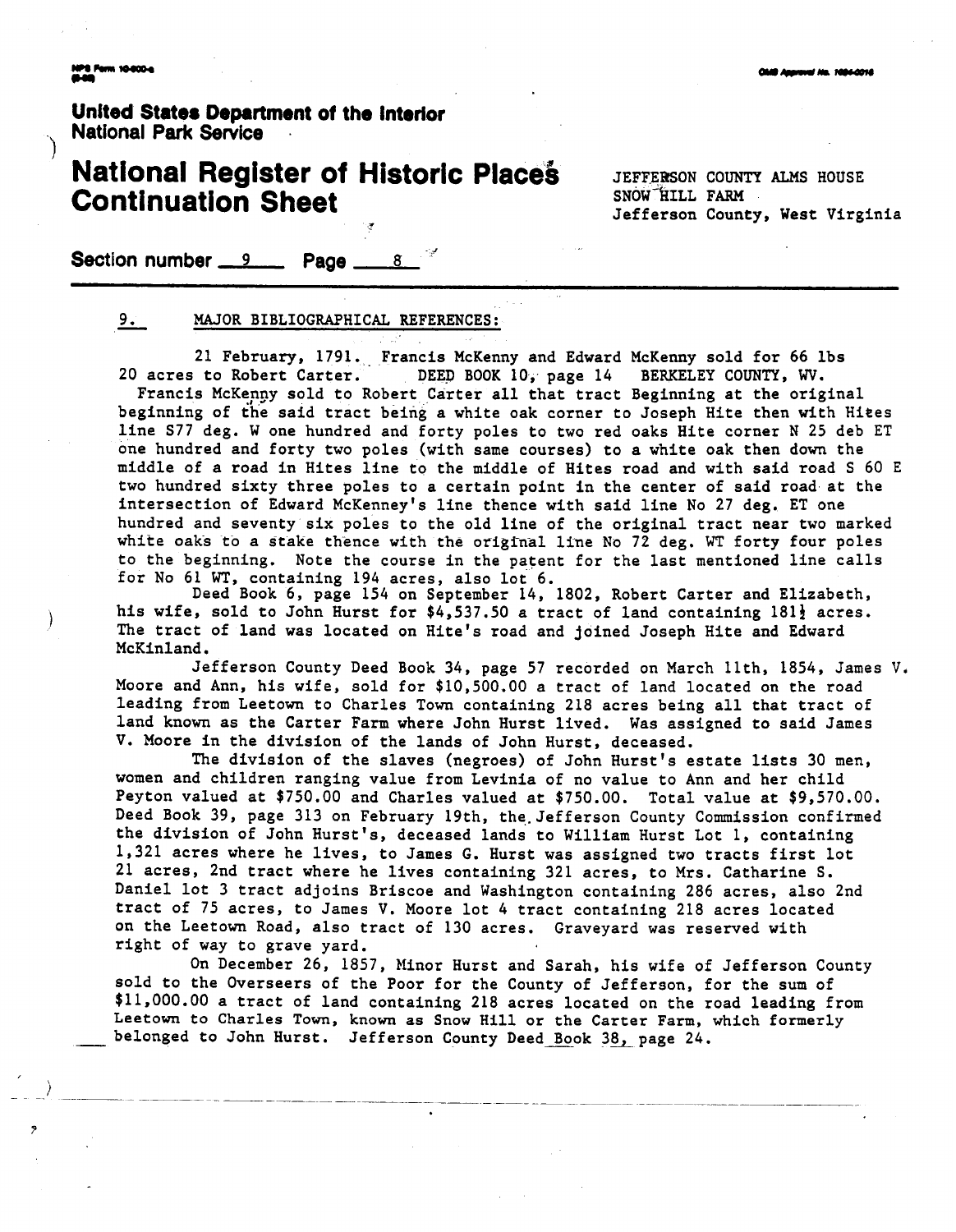**Unlted States Department of the Intacior National Park Service** 

## **National Register of Historic Places** JEFFERSON COUNTY ALMS HOUSE **Continuation Sheet**

ی ک

SNOW **HILL** FARM **Jefferson County, West Virginia** 

**Section number** 10 **Page 9.** 

**10. Geographical Data UTM References (Continued):** 

| 2. N59-15W 141.40 572.30 378.48<br>3. N24-45E 231.58 782.60 475.43<br>$5.$ $S23-15W$ |  | 4. S60-00E 224.40 670.40 669.77 1.017.623 acs.<br>118.20 561.80 623.11 - .014 (for E/C)<br>6. N64-30W 60.30 587.76 568.68 $\overline{1.013}$ acs. |
|--------------------------------------------------------------------------------------|--|---------------------------------------------------------------------------------------------------------------------------------------------------|
|                                                                                      |  |                                                                                                                                                   |

 $E/C$  N86'-03'E 1.42

#### **WRBAL** BOUNDARY DESCRIPTION:

**The boundary includes the Alms House, outbuildings,**  ) **such as the spring/dairy house, summer kitchen/carriage house and ruins of various known buildings. Acreage of orignal land deeds does not belong to the present owners. (See** sketch Map)

#### Justification

The nominated property occupies the tract historically associated with Snow Hill Farm.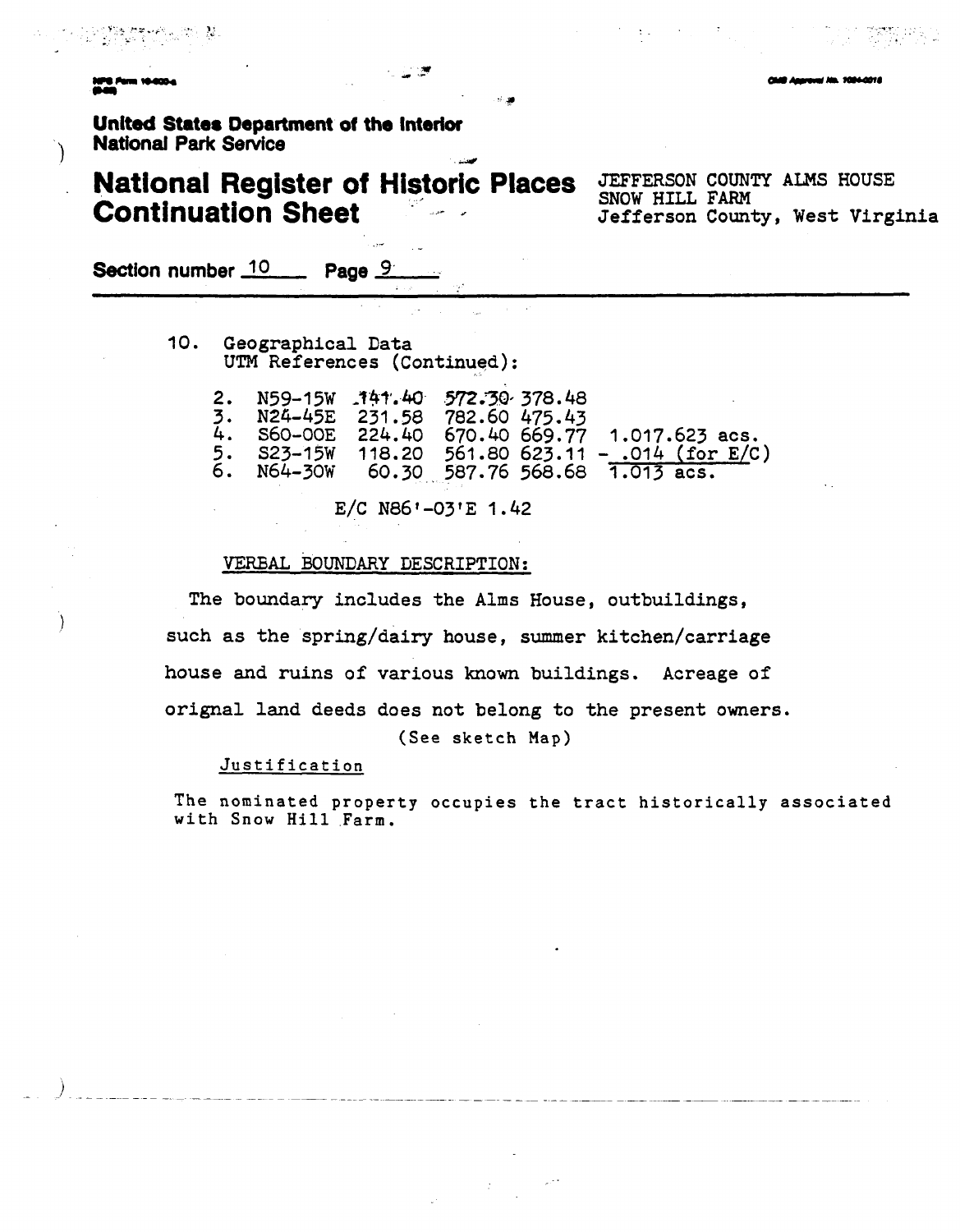**NPS Form 10-800-4**<br>M-MP

**wai Ma. 1084-001** 

ng Alexandria<br>Primeira

### United States Department of the Interior **National Park Service**

## **National Register of Historic Places Continuation Sheet**

 $\hat{L}_{\rm{max}}$ 

Jefferson Co., WV, Alms House

 $\ddot{\phantom{a}}$ 

Section number \_\_\_\_\_\_\_\_\_\_\_ Page

PHOTOGRAPHS

 $\sim$   $\sim$ 

 $\lambda$ 

- Jefferson County Alms House.<br>Jefferson Co., W.Va.  $1.$ Photo by Don C. Wood Nov., 1994 West elev.
- $2.$ Same as above Front (South and East elevs.)
- $3.$ Front (South and East elevs.)
- $4.$ Mantel Southwest parlor Dec. 13, 1994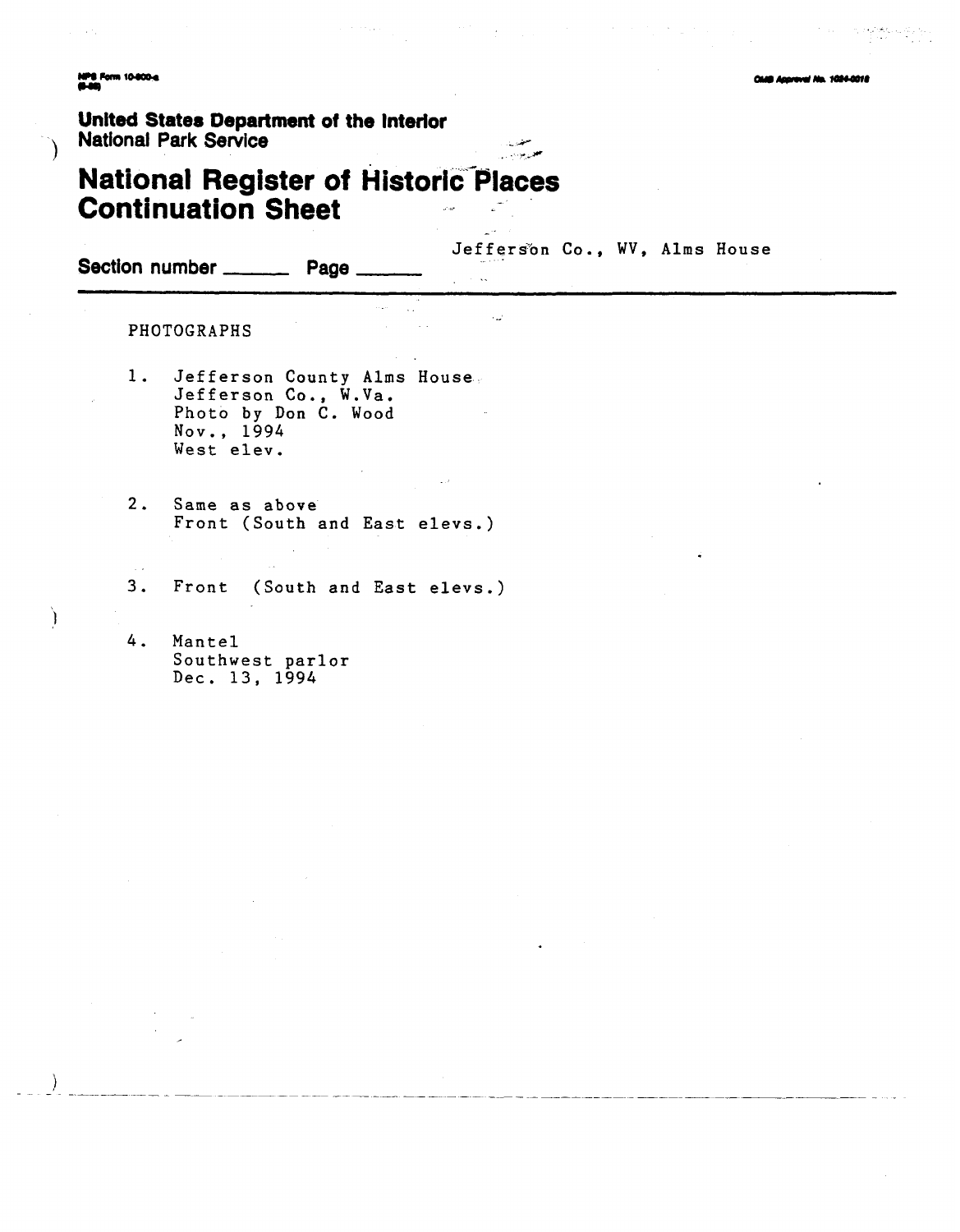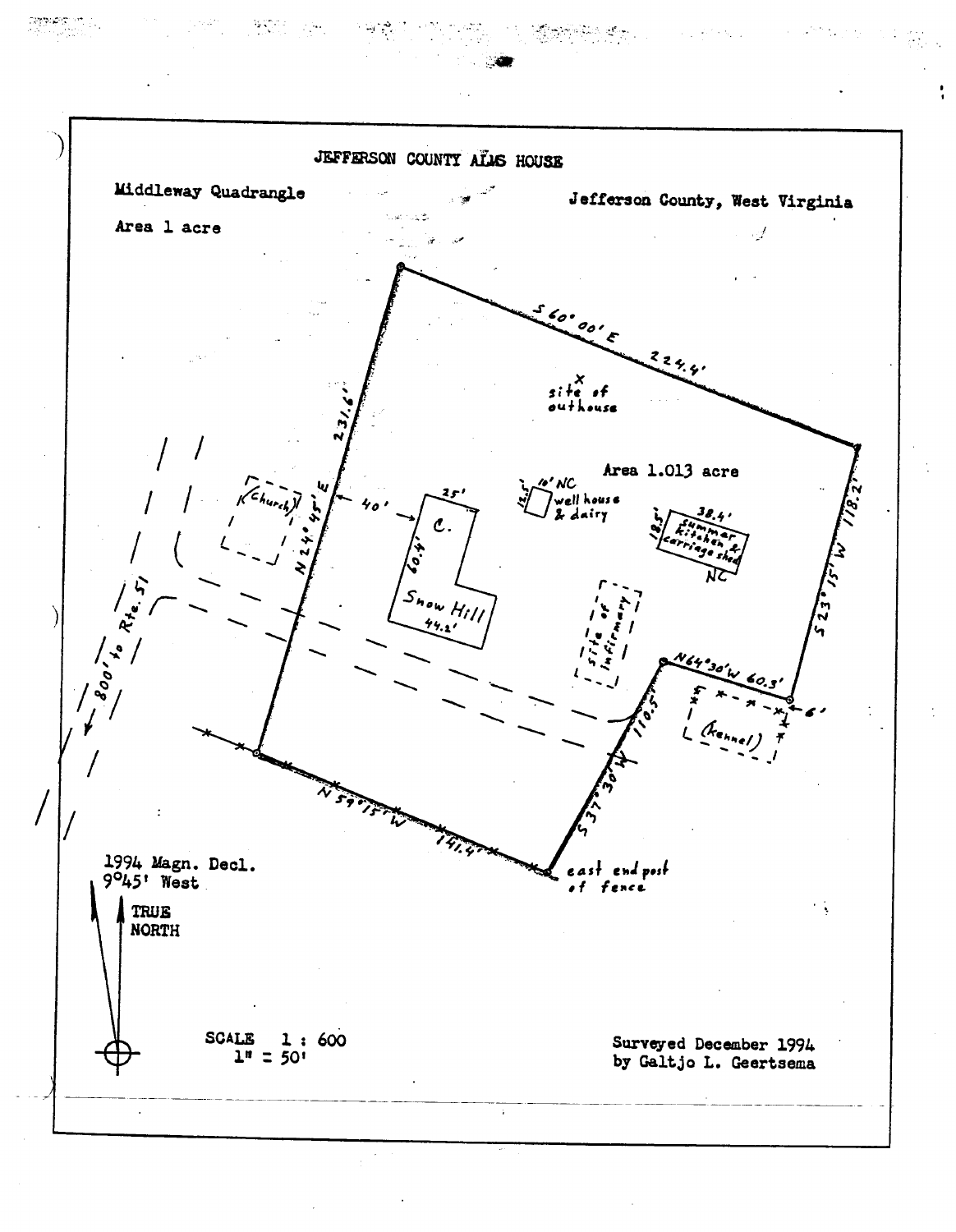